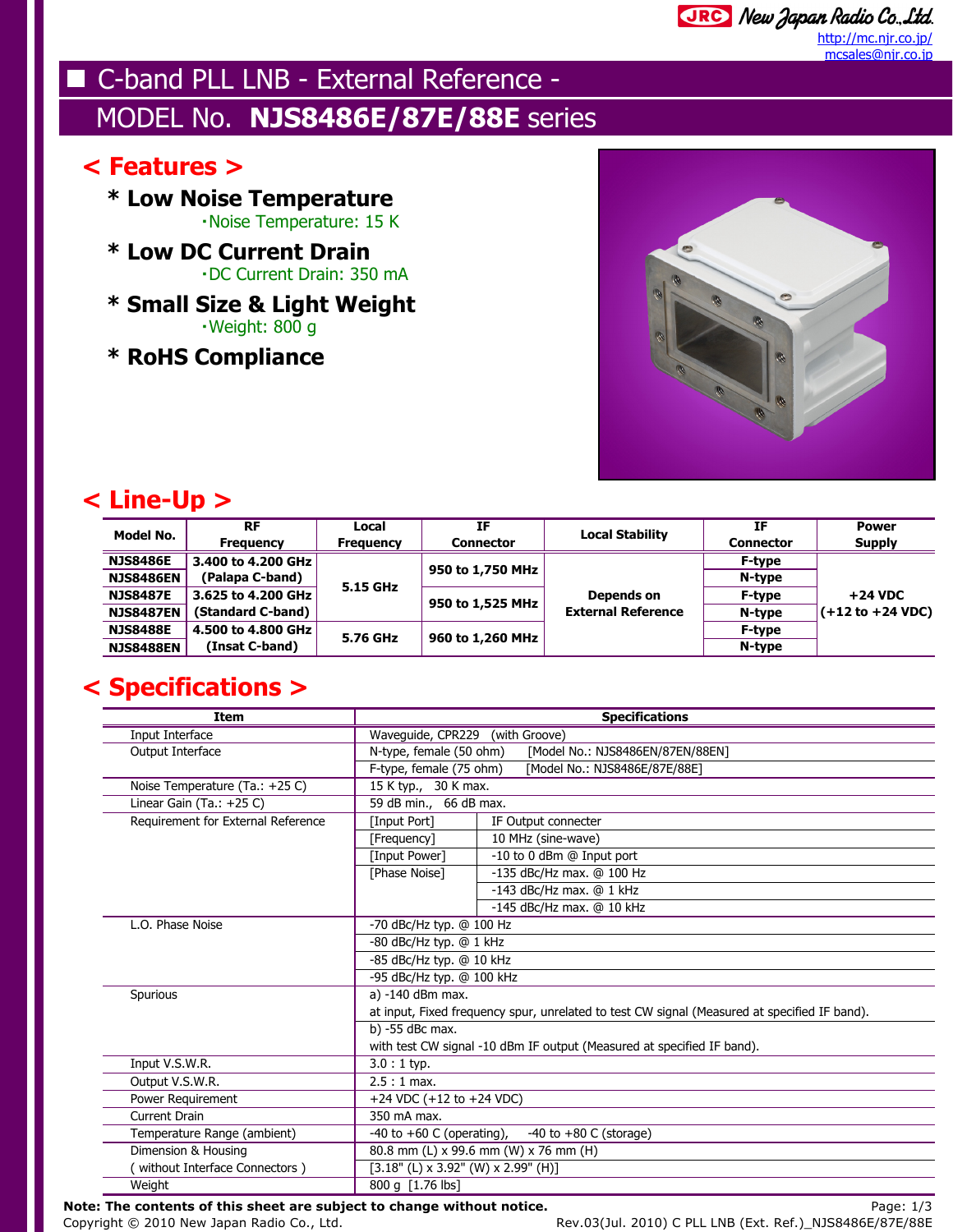# C-band PLL LNB - External Reference -

## MODEL No. **NJS8486E/87E/88E** series

### **NJS8486E/87E/88E < Outline Drawing >**















Unit: mm